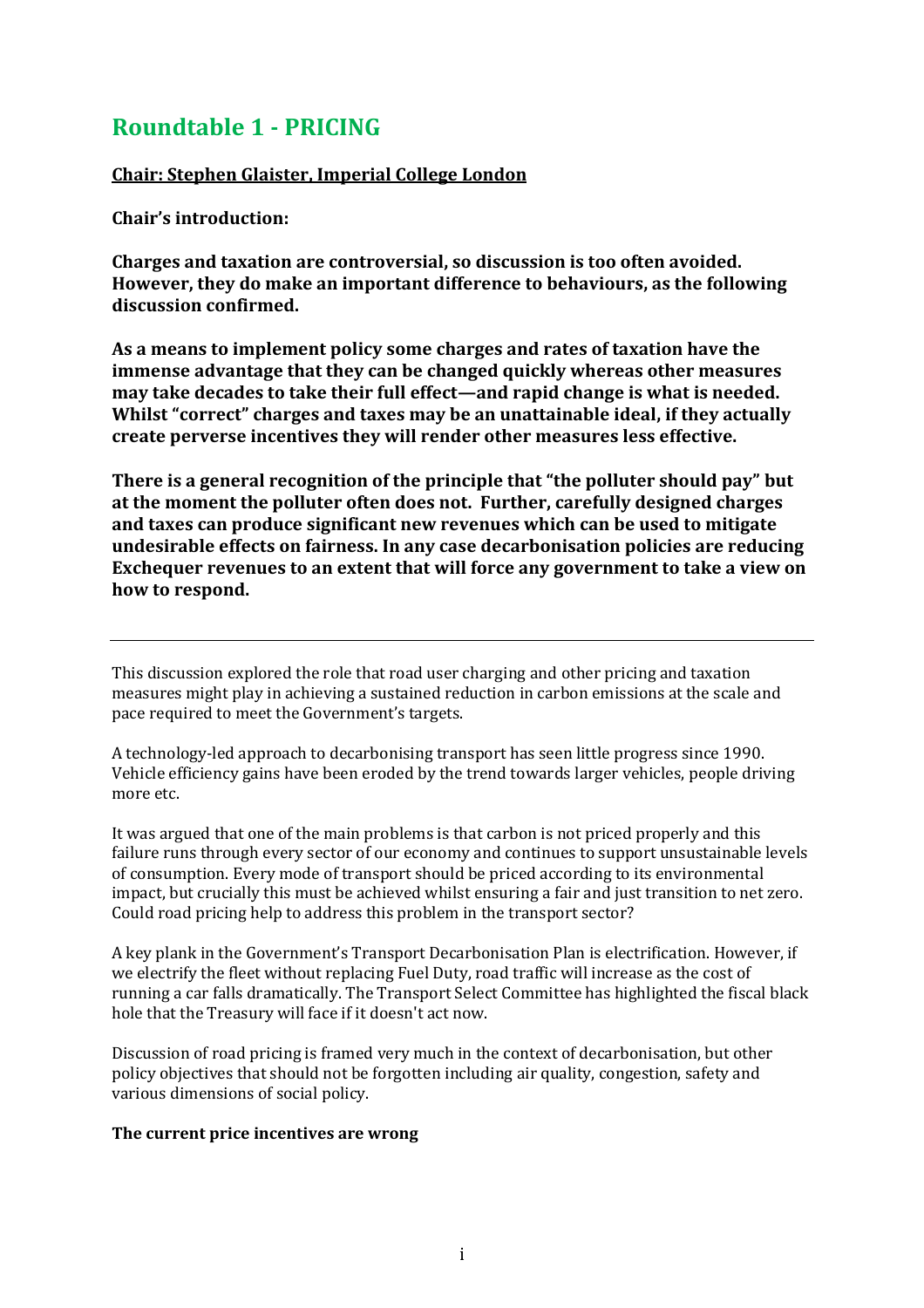One contributor argued that, despite a great deal of talk about the need to reduce carbon emissions, very little, if anything, is happening on the ground.

"If we are going to take the carbon reduction targets seriously, we need a very large change in behaviour from a large number of people and very quickly. Pricing can help a great deal with this, particularly with getting people to change behaviour in large numbers and quickly.

"If the price incentives to behaviour are perverse in relation to the policy you are trying to achieve it makes life very difficult indeed."

Road pricing is a very old subject, but it was argued there have been important changes recently:

- 1. There is a stronger interest in carbon reduction than there used to be.
- 2. There is a reduction in revenues from Fuel Duty that the Government has begun to notice.
- 3. More recently, there has been a rapid increase in the world price for hydrocarbons.

At the same time there is a reduction in the general standard of living following from the Covid crisis, which means a massive increase in national debt, the prospect of inflation and the general halt in the increase in living standards which we have come to expect.

The public may be unaware that they already pay a substantial amount to use roads. If you are driving a vehicle which does 40 miles to the gallon, you are paying about eight pence a mile in Fuel Duty.

The public may also be unaware that only a quarter of this money is spent on roads, with the rest going to other things. That's why the Treasury is worried about the reduction in Fuel Duty revenues.

Fuel Duty has substantial advantages as a form of raising general taxation. Among them are that it's very cheap to collect and it's almost impossible to evade.

However, the rate of Fuel Duty has fallen very substantially in real terms since the year 2000, when it reached its peak. This is the result of successive governments not increasing Fuel Duty. [This meeting took place the week before the Chancellor cut fuel duty by 5p a litre in his Spring Statement.]

## **How fast is Fuel Duty evaporating?**

The meeting heard that research has been carried out on what is likely to happen to Fuel Duty revenues as electric cars replace petrol and diesel ones. Different parameters were identified that could move around between now and 2035, and a range of possible outcomes were identified. £5bn was used as the loss of Fuel Duty revenue that might trigger alarm bells at the Treasury.

The research specifically looked at cars. Fuel Duty from cars in 2019 accounted for about 60% of total Fuel Duty Revenue at about £16.5bn. It was established that £5bn of that will have evaporated by somewhere between 2028 and 2032 - and once the Fuel Duty evaporates there's a little bit of extra evaporation because the Treasury levies VAT on Fuel Duty. The researchers couldn't see any likely measures that could potentially delay this date, only ones that might bring it closer.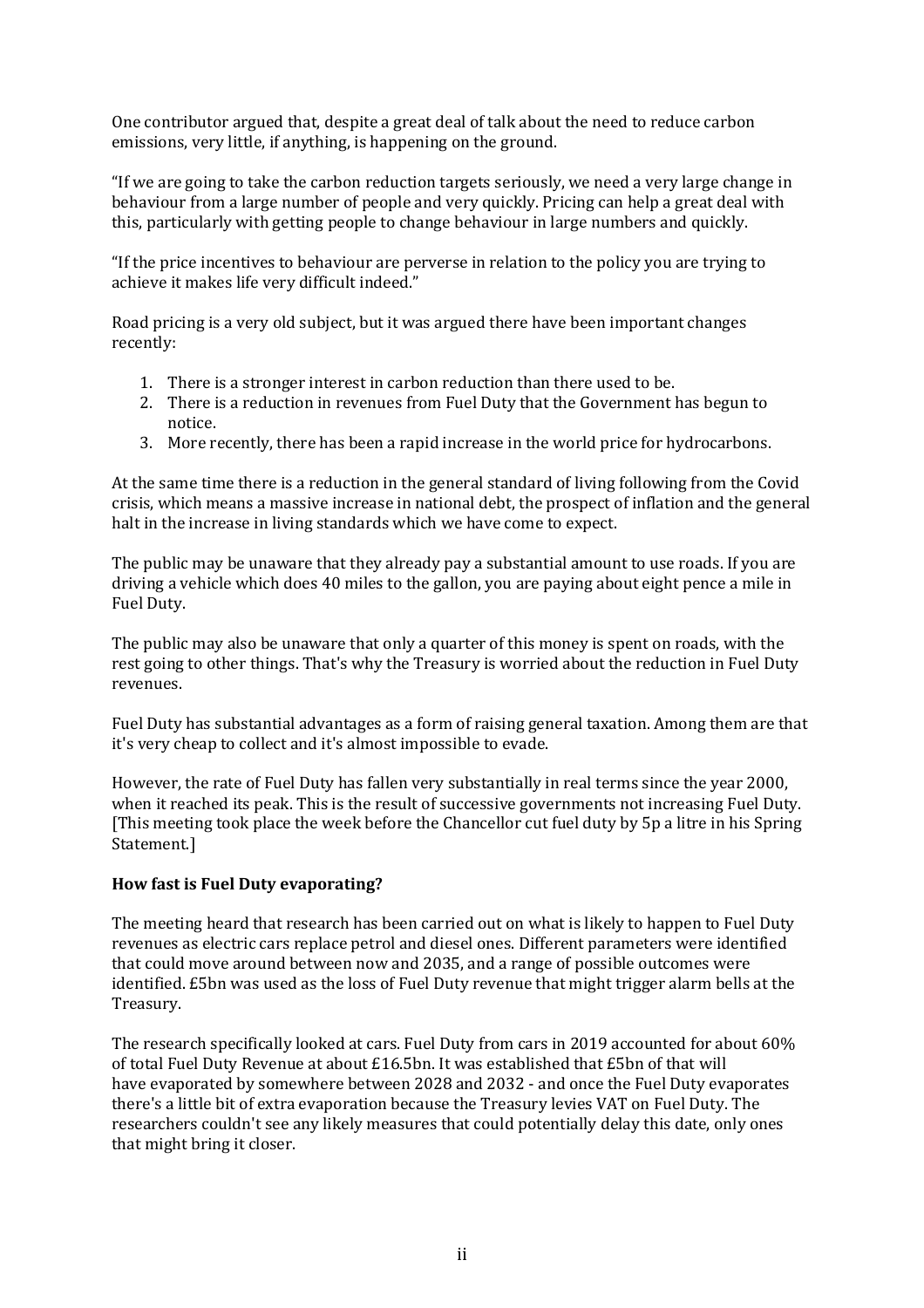By working out when a significant sum of money would have gone, the aim was to establish the date by which the Treasury would need to decide what it was going to do (or not do) to plug the gap.

The Chancellor could take the view that losing this income is part of the price he is paying for saving the planet. However, there is a Treasury orthodoxy that once you have started paying a tax for something they'd really like to carry on levying it.

The research concluded that the government is not currently facing Fuel Duty falling off a cliff, but it will probably be a problem for the next government – and therefore political parties need to address this issue for their manifestos for the next general election, which is due to be held in 2024.

"One of the reasons that we have the London Congestion Charge is that it was a manifesto commitment of the first of the latest generation of London mayors, Ken Livingstone. It was very clear and upfront as one of his headline policies.

"Successive airings of the issue of road user charging in the public domain have revealed that by and large if you ask people how they feel about it, 'no thanks'. Only if it's part of a broader policy mix does it start to find its way through.

"That means, I think, we should be considering whether, if there is to be a replacement for Fuel Duty, it's something that would go into the manifestos for the next election, if it's 2024.

"That gives the Treasury two years to come up with something that they consider is practicable and effective and for politicians to get themselves comfortable. Two years is not very long."

To provide an idea of the scale of the funds that could be lost, one contributor pointed out that £5bn a year is roundly the level of subsidy that the railway received pre-Covid. It's also roundly the annual expenditure on High Speed 2.

And the £5bn that is likely to be lost between 2028 and 2032 is the "canary in a coal mine". After that there will be an acceleration in the loss of Fuel Duty revenue. Around £35bn is set to go eventually unless something is done.

## **A toxic issue**

One contributor said: "I think perhaps the biggest problem with the subject for officials and politicians is that [road pricing] had become completely toxic by 2009. It has remained toxic but rather like a barrel of nuclear waste, buried, until very recently. And the idea that the politicians and the officials could lead any kind of public debate on this, it's probably not going to happen. I just can't see how they could do it. If they come out with the subject at all they will find that the critics are immediately jumping on them.

"So it actually then falls to the rest of us to be ventilating the issue, having a discussion, exploring the art of the possible, and laying out options and seeing which ones get the applause and which ones draw fire."

#### **Fairness is a key consideration**

Back in the late-1960s and early-1970s, road spending and road taxation were broadly in balance. Over the years, as traffic grew, the revenues crept up and the road spending went down. For every £4 that is raised from road taxes today, only £1 is re-invested in the road network.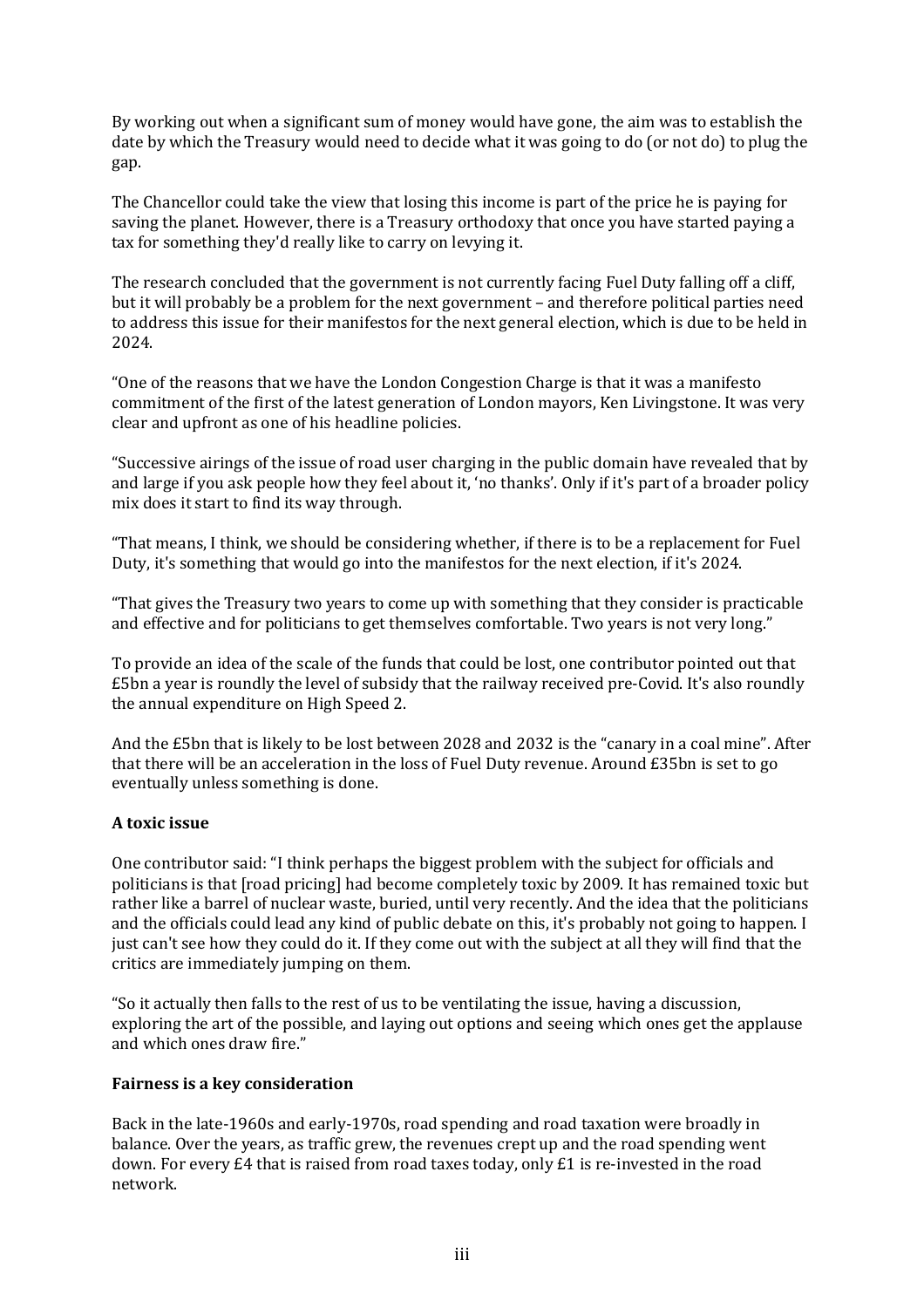Commenting on this, one contributor said: "The system we have now is not necessarily a very fair one. People don't discuss it, it's just there."

However, another contributor remarked that we should also take into account some of the unaccounted costs of motoring, like air pollution, the impacts of obesity and the sedentary lifestyle that car use encourages. This places huge costs on the NHS, the accident and emergency services, and wider environmental pollution.

"I think we need to be quite careful when we are talking about how much money we receive in and what is spent on roads. That's the headline that you see in some of the press but it's not a very accurate reflection of the true cost on the Treasury."

Many of those who drive have access to alternatives, but many others don't. And we've seen with protests like the 'yellow vests' and others around the world how the public will respond and react to a measure that they don't feel is fair.

One contributor said: "We have to accept the fact that the planning system has put many people in a position where they have no choice but to drive."

Research into transport-related social exclusion found that many people driving without licences, they are driving old bangers, they often have no MOT, they can't afford to repair cars. "I wonder if there's a fiscal solution whereby employers … need to take account of external impacts of how their workforce are actually getting to work.

"A bit like when you sell a house you've got to give your energy rating. They should give their energy rating on their whole carbon spend, including that of their employees. I think that would encourage things like Demand Responsive Transport, shared use and so on. And that would actually tackle some of these equity issues which have often held up debates about charging for transport.

Meanwhile, Fuel Duty "falls very unfairly on people in rural areas, where congestion and pollution are much lower than in urban areas and people have no choice other than to drive a car".

"Even if they go into a town most of their journey might be in a rural area. It would be quite a selling point, particularly perhaps for the Conservatives, if the advantages of a differentiated road user charge to rural areas were brought out a bit more."

Another contributor highlighted the imbalance between the rate at which motoring costs have increased compared with public transport and suggested this was part of the debate on fairness. Some countries responded to the increase in fuel prices by giving out mobility credits directly to lower-income people. "They are not messing around with Fuel Duty. They are trying to compensate those that are most affected by the price rises in other ways. There are some creative solutions we can think about."

However, another contributor offered a warning about the impact of lower bus fares: "Reductions in bus fares have been shown to attract people away from walking or cycling, but not from cars. So I think we need to be careful not to be led astray by what might seem a good idea but probably isn't.

"I have very grave doubts about whether the Government's policy in cities of improving bus services without doing anything about road charges will really have the effect they desire."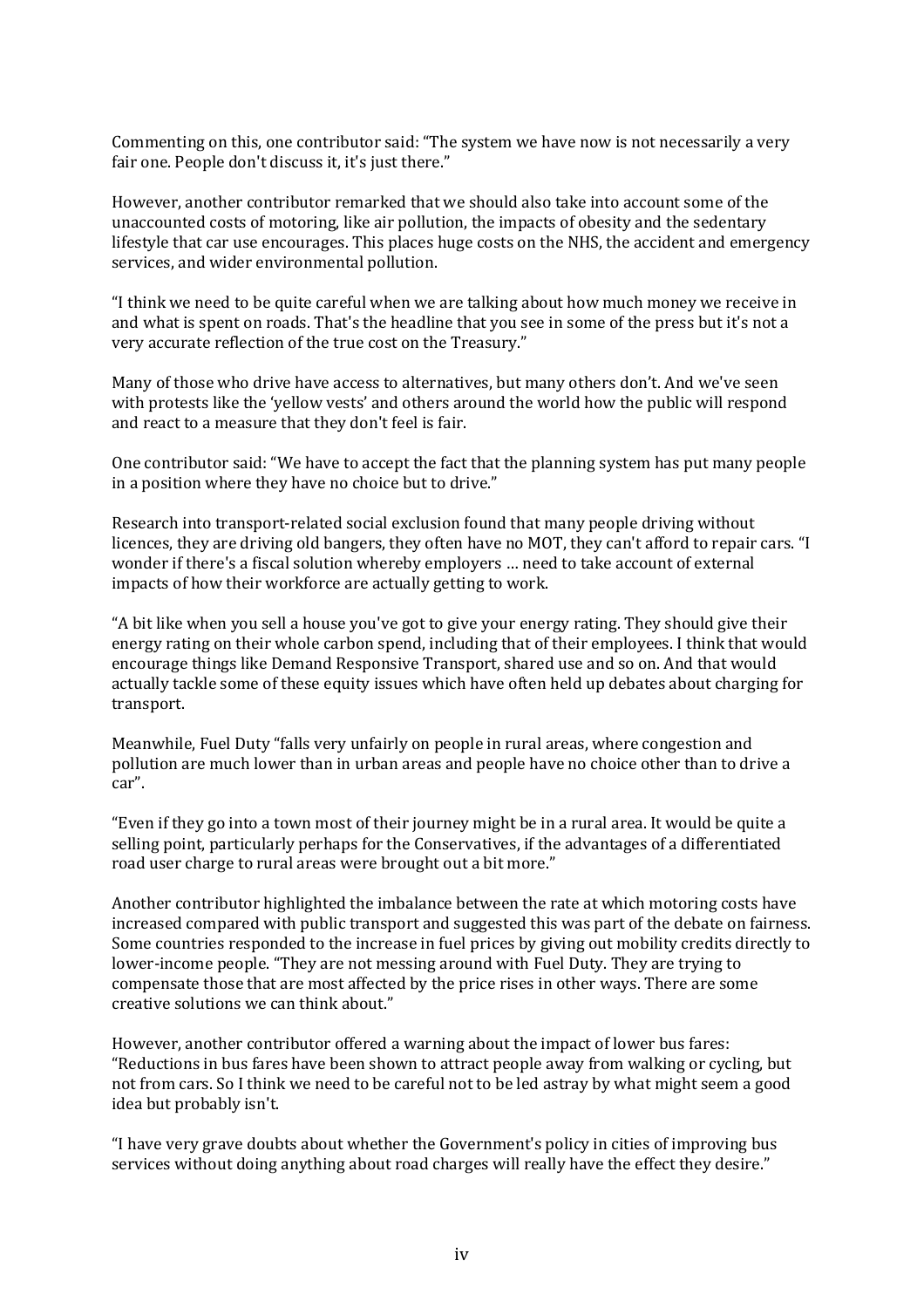One of the contributors pointed out that if they are not avoided the impacts of climate change will not be distributed in a fair way.

"This whole discussion has been admirably balanced, but we can only gain the political momentum here if we come out as street fighters. And we've got to recognise that there will be a whole set of reasons, well-funded people on 'the other side' who, for lots of partial short term reasons of gain, will be willing to argue in much less responsible ways than we are.

"I just want us to recognise that the politics is going to be dirty and messy on this We need to have these discussions but then we need to come out of them with a clear story that we can mobilise people on. Because otherwise we will be having this conversation repetitively."

In order to achieve a fair transition to net zero, it was suggested that you could give everybody a carbon allowance but then tax them for using the carbon. "You can give everybody a right to burn carbon but allow them to trade that right. It's free until you hit the limit. Simple innovative ideas to sweeten the pill to the general public and spread the load equitably across them."

#### **Mechanisms for introducing road pricing**

One contributor noted that the debate about road user pricing always seems to be instead of Fuel Duty and Vehicle Excise Duty, but another approach might be to offer people the opportunity to instead opt-in to road pricing.

"You would be refunded for your [Fuel] Duty and you would not pay Vehicle Excise Duty. So therefore the vast majority of people who would be advantaged would be the people in rural areas, where the congestion is lower and where the contribution to pollution is lower.

"The advantage of that is twofold. One is that a large number of people sign up. So as a democracy you've then got a much bigger group of people in the road user charging camp.

"The second thing is that since the Chancellor is now in charge of Fuel Duty, vehicle excise duty AND road pricing, you can tinker with the prices for all of those elements so that your transition to decarbonisation of road transport is under some sort of control and lands in a soft way whilst remaining democratically achievable.

"A voluntary system avoids the binary argument of one thing or another."

Another contributor said: "Government should set a date from which it would become mandatory, but in the interim there could be incentives and possibilities of opting in and that would be particularly attractive to people in rural areas."

Another warned that any scheme like that will lose money in the short-term, by definition, because the people who benefit will opt in. "There are lots of precedents for it. I believe water metering was introduced that way in some parts of the country."

Another contributor argued that there should be a charge on electric vehicles when they are used because they are not contributing to the cost of road maintenance through Fuel Duty. But that can't be done in the near term because you need lower operating costs for electric vehicles to offset the higher present capital costs.

Over time it is expected that the capital costs will come down and the total operating cost - capital and fuel put together - will be similar to a petrol or diesel car. "At that point it would be reasonable to start charging electric vehicles' contribution. That's a fairness argument and I think it's one that would have some general support."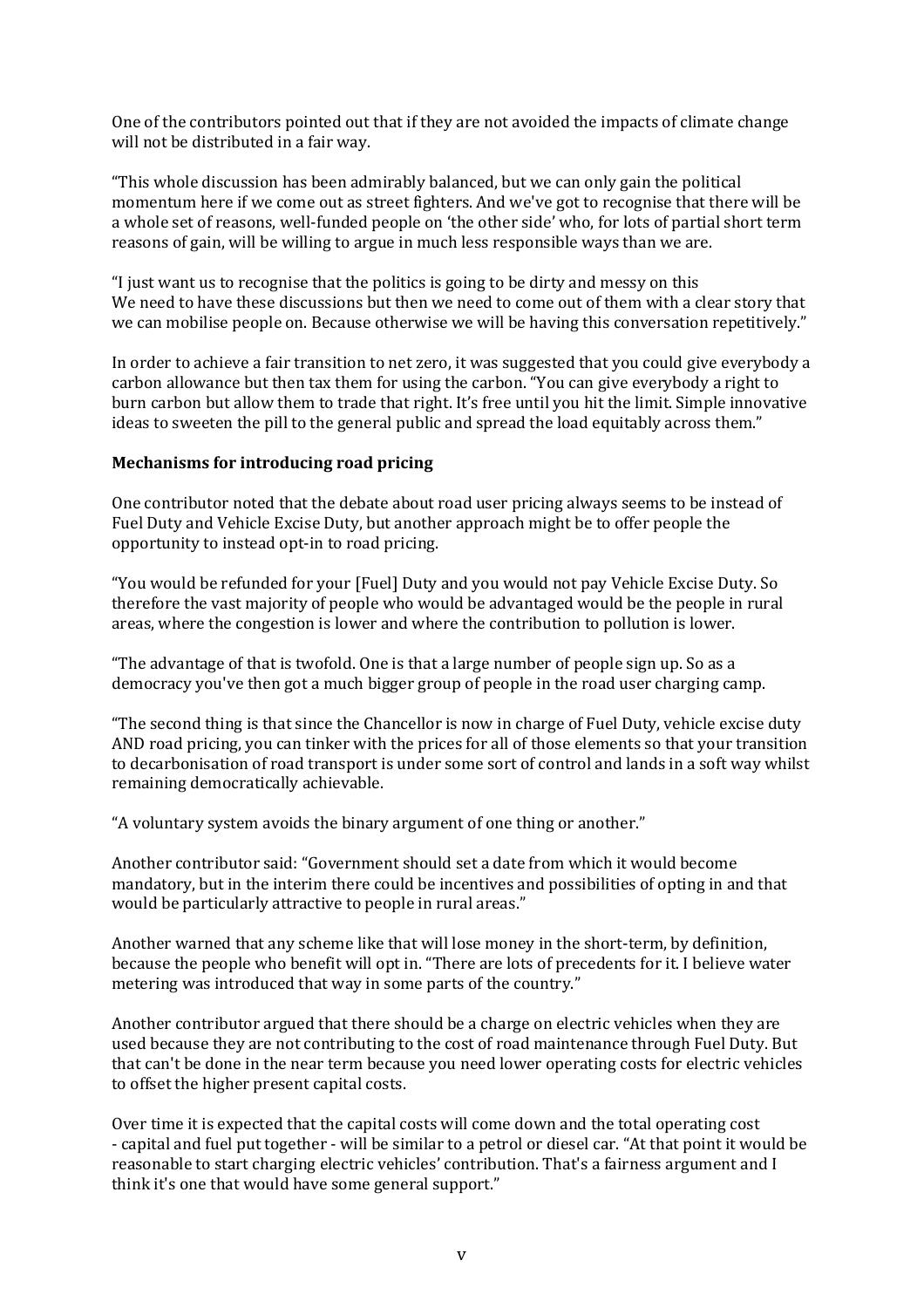Rather than starting from scratch, it was suggested that the Government could build on the road user charging system that has already existed in London for 20 years. "It works technically. It's publicly acceptable. No privacy issues. It generates useful sums of money to subsidise public transport."

The technology could be migrated to a smartphone app because the smartphone knows where it is in time and space. It knows if it is in a charging zone, it can know what vehicle it is in and it routinely has a payment mechanism. The incentive to get that migration would be to offer a discount off the daily charge.

"Once you've got a good number of users charging to a smartphone app you can then flex the charge. Charging by duration in the zone, by time of day, by congestion or what have you. Once you've developed that, you've got an urban charging system that other cities could take up. And then you also have a system for a national charge for electric vehicles when the time comes to implement that."

Another contributor suggested that perceived costs matter as much as actual costs. "You could imagine a road pricing scheme where people paid annually. When they had their MOT, they just pay the mileage charge based on that. That would be very untransparent in terms of the journeys people make. Something that made each journey more visible would have more of an impact on behaviour. So I think how you do this matters."

A distance-based system might be more acceptable to people because it will be charged by the amount of mileage rather than lump sum for one day, but how would a national scheme interact with local schemes?

One contributor asked: "If we have a national scheme being considered … will it cover just the strategic road network or will it cover all roads? Will it be a flat charge across all the roads and then complemented by city schemes? Or will it try to subsume any city schemes that take place by then?

"A flat national scheme complemented by city schemes would be the preferred option, so that the revenue split is then clear between national and cities. But it would need to be mandated that cities need to transition to this at some point so that local politics does not get in the way."

It's an "enormous can of worms", another remarked, but one that needs to be considered at the start. "Londoners will not want to be charged twice."

Another contributor also addressed the issue of compatibility. "Technology developed for London circumstances shouldn't be incompatible with the wider introduction of road pricing elsewhere, so the people have to have different technology and their vehicles according to which part of the country they are in. I hope the Transport for London will talk to the Local Government Association and others."

#### **Road pricing can increase public transport use**

To decarbonise transport, we need to find a way of shifting people out of cars and into active travel or public transport through carrots and sticks. Recent research looked at scenarios between 2024 and 2030. It looked at what could be done to shift people from cars to buses by increasing bus speeds by 1%.

"We know that's important because people value quicker journeys, more reliable journeys. That also decreases operating costs that you could feed back into the system."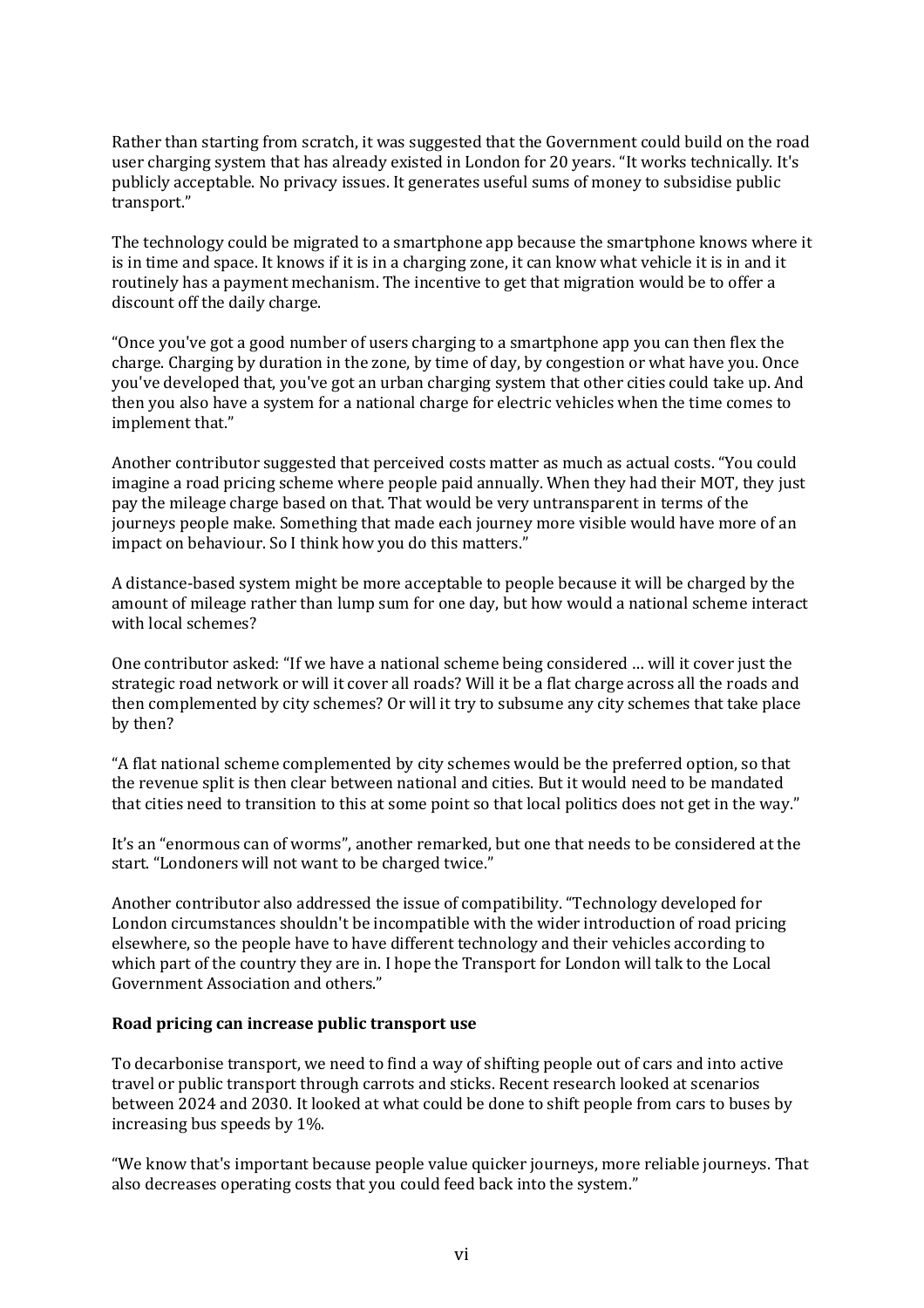The research then modelled what would happen if you increased the cost of car travel by CPI+5%, and this resulted in a much more dramatic shift in people from car to bus.

The conclusion: "It is really important that we do all this stuff to make public transport attractive. But if we are really going to drag people out of their cars it looks like there really is something we need to do there around the cost of car travel."

#### **The primary aim should not be to raise money**

The emerging view is that if we are going to get close to meeting carbon reduction targets we have to reduce car use by the order of 25-30%.

The top 10% of earners are currently responsible for about a quarter of the mileage. With a payas-you-go tax like Fuel Duty, they are paying for the mileage that they do. But one contributor pointed out that, with respect to the net zero agenda, it is those "excess travellers" that we need to influence.

"We really need to understand how we can get these high-end consumers. Because almost any kind of fiscal instruments that we put into place, they can afford to buy their way out of them. That's going to make our net zero target very difficult."

Another contributor drew a comparison with Clean Air Zones. They have proven to be a powerful tool, enabling local authorities to get to grips with a problem they have been trying to tackle for decades. They are seeing it having real impact in a relatively short time.

The aim of Clean Air Zones is to have fewer vehicles on the road, and cleaner vehicles. They are not designed to raise money. The framing of road pricing as a replacement for Fuel Duty makes that difficult.

"If we want road pricing to replace decreasing revenue then how effective is it going to be in terms of achieving fewer vehicles on the road, and cleaner vehicles on the road?"

There are currently difficult conversations between Transport for London and central Government about how to plug the hole that Covid has left in TfL's budget. There is a strong sense of national government not wanting to spend money in London. They instead want to push the mayor into using the resources that he already controls and they want to give him new powers.

One contributor said: "Road user charging is up there as something at the mayor can and is likely to do … If you say that the drive is Transport for London's financial hole you cannot just have emissions-based charging because one of the lessons out of ULEZ [Ultra Low Emission Zone] is if you have a nudge-based system that's great in nudging behaviour, but actually your revenues fall away quite quickly."

Another added: "The government gave London the powers to introduce congestion charging. Ken Livingstone was always very clear that was not about raising money, it was about reducing traffic and air pollution. The big change is that it is now being considered as a way of filling a financial deficit. For the public it is a difficult thing to swallow.

"The general public were originally very sceptical about Ken Livingstone's scheme in 2003 but their attitudes changed completely once it was in place. It's a fairly common experience around the world. The public saw the benefit in traffic terms of the congestion charging scheme.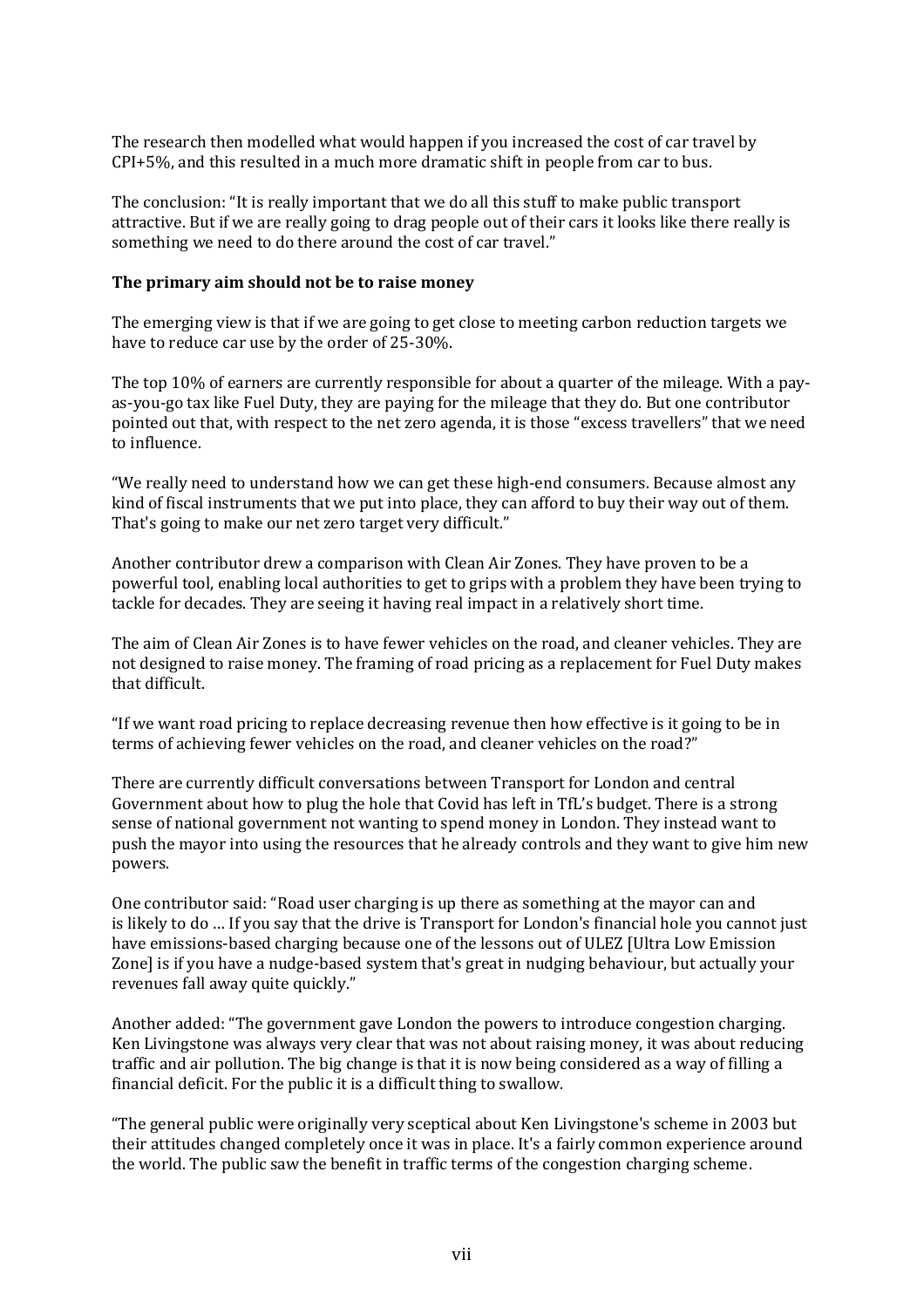Whether they will be so unresistant if it is presented as a way of raising revenues is perhaps a different issue."

Reflecting on Ken Livingstone's introduction of the Congestion Charging, another commented: "The man was able to say look I have made some traffic go away and now the roads are flowing better. To have such dramatic effect on traffic with any national road user charge is incredibly difficult."

#### **How can we engage the public?**

How should we engage the public in the debate about road pricing? "I think the challenge really is to make it an interesting subject. It is an interesting subject."

Previous work has found that "once people understand a simple amount of what the problems are, nothing is ruled out".

"Everyone is interested in transport, as we all know. Talk to people about carbon reduction and they are not going to put that at the top of their priorities. But finding ways that are less painful but actually at the same time reduce carbon is really the key to it. People feel good about it."

Carbon reduction may not be considering sufficiently important in its own right, but it's "often a tipping point".

Meanwhile, public engagement is getting cheaper. "We really need concentrate on doing that … Politicians will want to do it to give them a stiff upper lip which they will need to introduce some of these things."

Another contributor asked: "How do you get the mass of the population to understand that and recognise that there is a degree of pain involved here?"

The response to the pandemic was cited as a recent precedent for this: "We have experienced over the past two years a massive, massive behaviour change, almost instantly with the advent of Covid, and that had impacts on travel behaviour. What happened there was that people very quickly got to understand that there was a real problem and they had to change their behaviour, and they did."

Another added: "My great hope on behaviour change is the young people … the stridency of the argument from young people, I think, has the best chance of influencing the behaviours of the others. Children are putting pressure on their parents and their parents' behaviour. We can pin our hopes on the greater environmental sensitivity of young people to help carry the argument. I think we should be equipping them with lots of the right information to help them do so."

However, another cautioned: "Some young people don't want to drive. In other places you will find a queue of young people waiting to pass their driving test. It's by no means universal it's quite a metro trend.

"If we continue to try to get the population to engage in a debate about what amounts to a debate on tax, we are on a hiding to nothing. I never met anybody who wanted to engage on a debate on tax. The best taxes are ones that are extremely boring and you might begrudge them a bit. but you don't talk about it. I can't think of a situation when I have never discussed income tax in my own private life. It's just not the sort of thing you want to talk about down the pub."

An alternative approach was suggested: "What is interesting is presenting what a more attractive future could look like. I think one of the things that we rather let slip through our